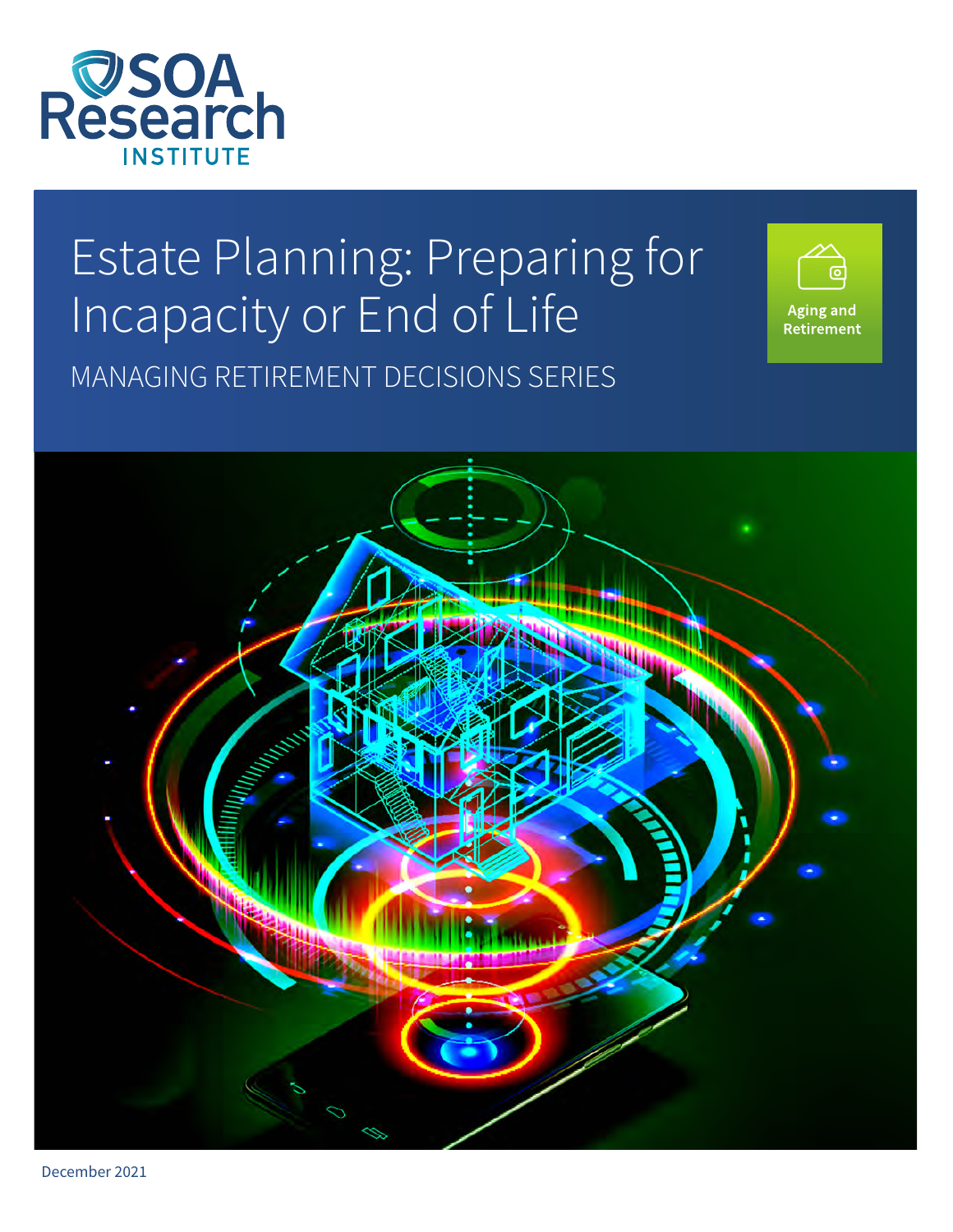



### Introduction

**Estate planning is another term** for putting one's personal affairs in order. Individuals need to do estate planning all along their life's journey to ensure their affairs are managed or transferred according to their wishes in case of their incapacity or death. Developing an estate plan is not a "one and done" task. As key events in life occur, estate plans need to be revisited and adjustments made accordingly.

An estate plan includes a will, power of attorney, health care proxy, living will and other documents such as trusts relating to incapacity or end-of-life decisions. The objective of these documents is to spell out how individuals want to be cared for and how they want their assets and other possessions used or distributed when they die or can no longer handle their affairs.

Although these documents are important to have, they must be implemented properly to be effective. For example, it is prudent to discuss the individual's wishes and share these documents in advance with family or friends chosen to handle their affairs to ensure they are willing, capable and ready to assume such an important role.

Regardless of financial status or age, all individuals need to consider a number of estate planning issues. This Decision Brief points out key considerations for setting up an estate plan.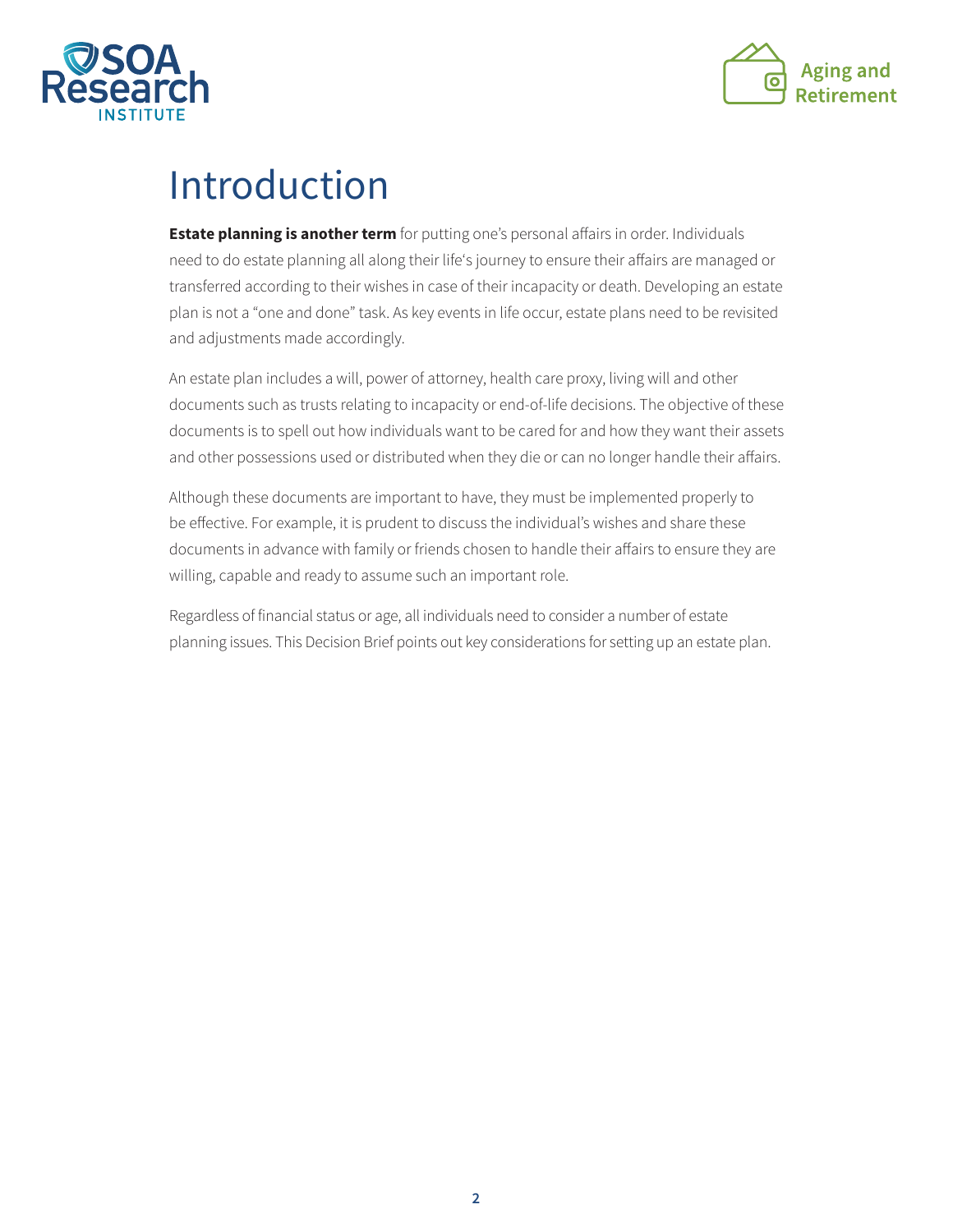



## Who Needs an Estate Plan?

**Everyone has an estate**, which consists of everything they own, and thus having an estate plan is essential. An estate plan can minimize taxes and expenses and help a family avoid legal hassles.

For those with more assets, estate planning can emphasize strategies to minimize estate taxes. This process often involves, among other things, the use of specialized trusts and large-amount life insurance policies. For those with fewer assets, estate planning tends to center around wills, beneficiary designations, powers of attorney and health care proxies and the need for distribution of assets and care for personal needs when an individual can no longer handle such affairs.

Federal estate taxes can be a factor in certain estate plans and can add complexity. Under the Tax Cuts and Jobs Act (TCJA) of 2017, the exemption level is \$11.7 million for single individuals and \$23.4 million for married couples in 2021. This estate tax exemption will be indexed for inflation each year. In 2026, the estate tax exemption will revert back to the prior law and will be \$5 million for single individuals and \$10 million for married couples, adjusted for inflation.

**Note:** Although some state laws automatically follow the federal rules, many states apply lower limits, so it is important to check the individual's state laws.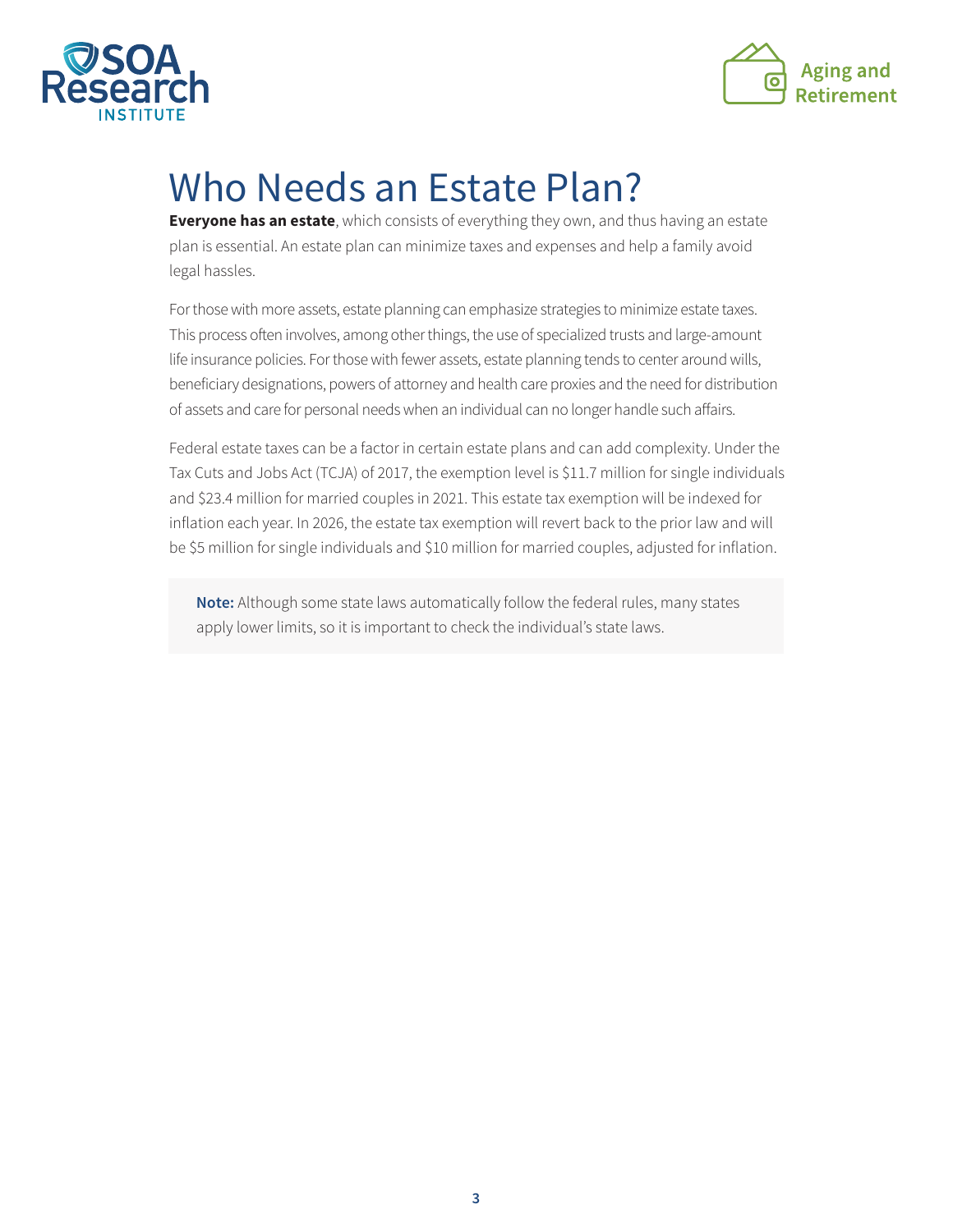



### Will and Revocable Trusts

#### **There are two distinct types of estate plans.**

One is based on using only a will. The other is based on using a trust along with a will. With either type of estate plan, other documents mentioned below will also be included in the estate plan.

**Will.** A good place to start is to draft a will, which becomes legally effective after a person's death. Dying without a will means the state laws of intestacy determine how assets will be distributed. A probate court will assign an executor and possibly make decisions for the estate, which can lead to assets being distributed in ways not intended by the deceased. Similarly, the probate court will step in on behalf of the deceased in case the executor predeceases them or cannot perform the duties

#### **Do I Need to Hire a Lawyer?**

An estate planning lawyer is an expert in wills, trusts and other documents used to pass assets to heirs. While most individuals can benefit from their expertise and guidance on planning issues, others may not.

A few items to consider are:

- An individual with a simple small estate passing to one person may not require legal counsel
- Individuals with complex issues such as owning a business, having complex financial assets, caring for incapacitated or special needs family, etc. may benefit from legal counsel

for some other reason. This may lead to family disputes, excessive legal costs and delays in the settling of the estate.

Bookstores and internet outlets offer do-it-yourself "will" kits. These kits may be sufficient for individuals with simple estates that involve uncomplicated assets and clearly intended heirs. However, for others with more complex estate planning issues and to ensure that the deceased's wishes will be implemented as desired, it may be necessary to have an attorney draw up a more sophisticated document.

Part of the will-making process involves designating an executor of the estate and a backup for the executor. Many individuals appoint a trusted family member. This is appropriate if the appointed individual is capable of handling administrative matters and paperwork effectively and if the family functions well. If a qualified family member is not available, however, appointing an independent third party, such as an attorney or bank trust department, may be the best alternative.

In many instances, a will adequately covers the disposition of assets after death. But some individuals may need one or more trusts as well.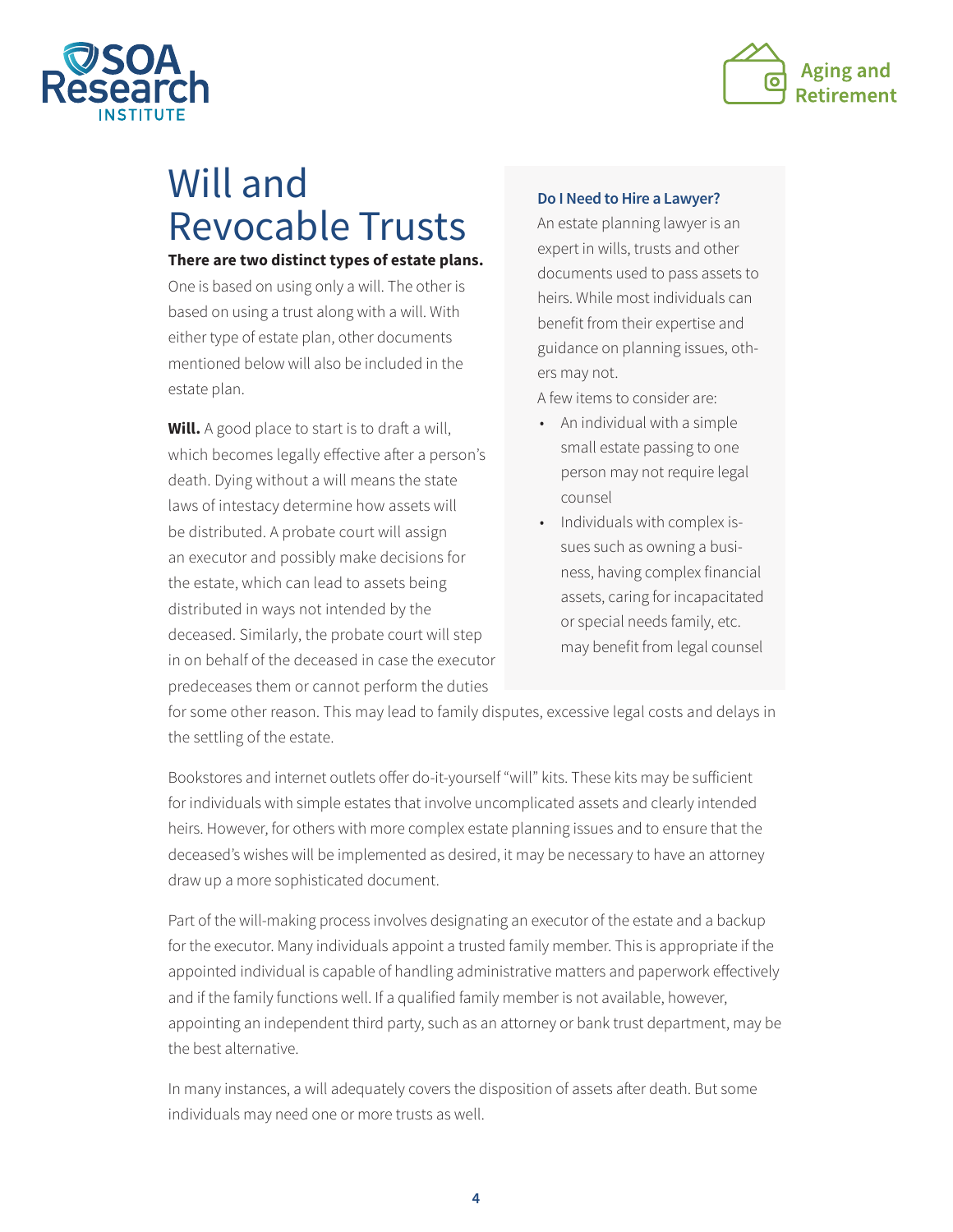



**Revocable Trust.** A revocable trust is a legal document by which a grantor of the trust names a person or entity—a trustee—who then manages and controls what happens to the assets held by the trust. A revocable trust can be changed or revoked by the grantor during the grantor's lifetime; only at the grantor's death does the trust become irrevocable.

The basic difference between a will and a revocable trust is that a will simply transfers assets directly to the heirs or a testamentary trust

#### **Trust Words**

A revocable trust is a trust that a person sets up and funds while still alive.

A testamentary trust is a trust that a person—the testator—establishes in the testator's will; the funding occurs at the time of the testator's death.

after death. A revocable trust receives and holds assets transferred by the individual before death and is generally more specific about managing the assets and how and when the assets will be transferred to heirs after death.

**Note:** When preparing a trust document, individuals may want to consult with an experienced trust attorney who is up-to-date on the latest trust laws and can offer guidance in what assets should be placed in the trust.

Example: A couple have an adult child with special needs. They may decide to set up a special needs trust to provide for the child's needs after they both have died.

Trusts may also be used to do the following:

- Establish care arrangements for minor grandchildren for whom the grandparents are legally responsible.
- Provide oversight on spending by an adult child who has problems handling money.
- Specify bequests when the heirs may be from previous marriages.
- Plan for the care of companion animals.

The downside of using trusts is the time and expense involved and the need, in many instances, to hire a professional trustee.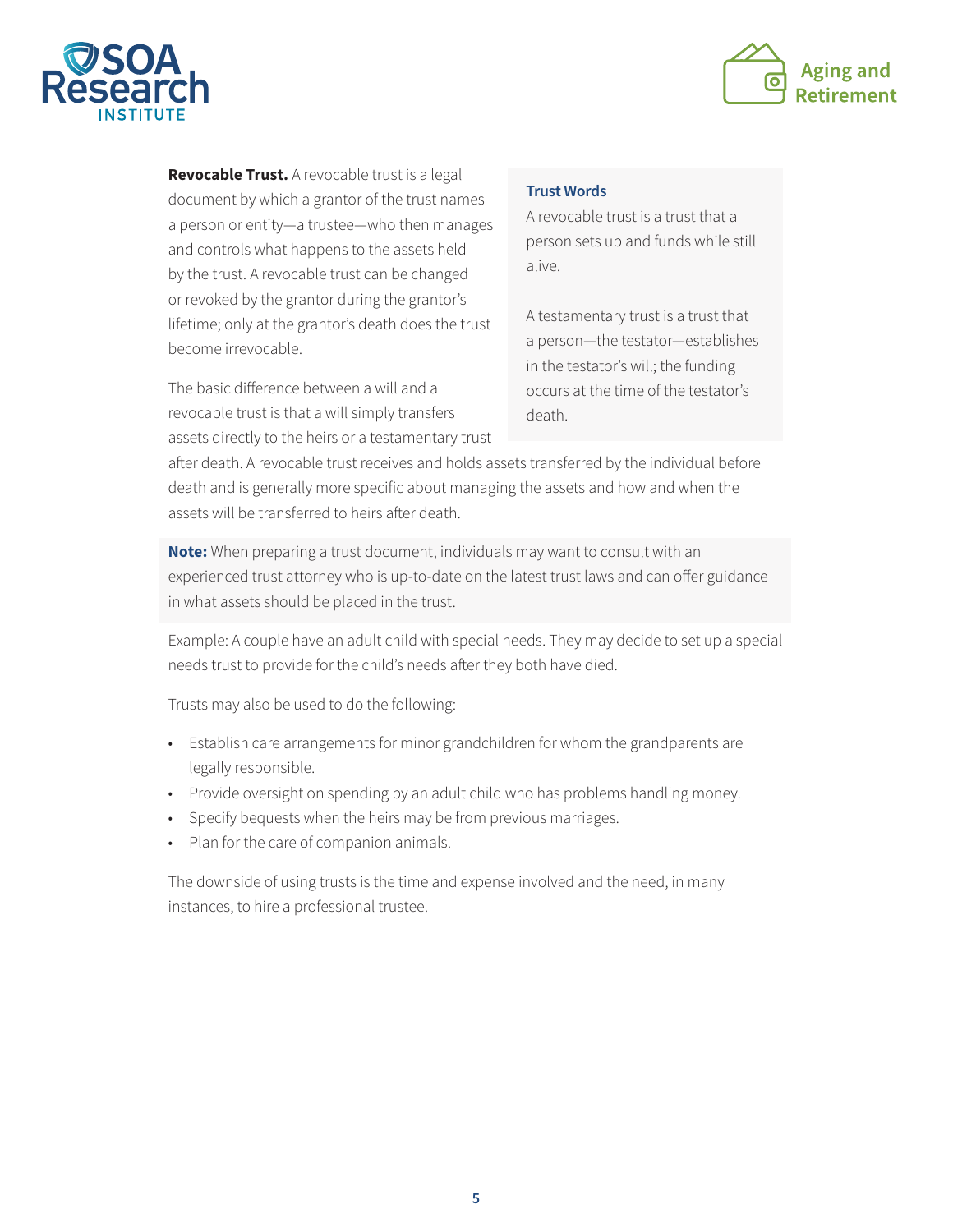



### Power of Attorney, Health Care Proxy and Living Will

**Power of Attorney.** A comprehensive estate plan would also involve working with a lawyer to execute a durable power of attorney, which is effective while a person is alive. This legal document authorizes a named individual—the agent—to handle financial affairs, such as banking, real estate transactions and asset protection planning, among others, on behalf of a person (the principal) if the principal becomes unable to handle their financial affairs. At death, the power passes to and is governed by the will and executor of the estate or the trustee of a trust.

One important issue is to define when the agent will be able to take control of handling the finances. A power of attorney can be drafted to become effective immediately regardless of health status (full authority) or only upon determination of incapacity (limited authority). Incapacity is usually determined by at least one doctor's examination and specification.

Although the power of attorney provides some access to assets, a revocable trust provides the trustee more capability and easier access to trust assets to handle the affairs for an incapacitated person.

One key decision is whether to grant the power of attorney to a relative, an individual outside the family or a professional, such as an attorney. It is important that the person or entity is willing, capable, above reproach and available to assume the duty. If an older person does not trust an individual with this responsibility, does not have family or friends to rely on or is concerned that a conflict may erupt over the chosen individual, appointing an independent professional may be the best alternative. Partners, second marriages and blended families also raise the potential for problems in these areas.

Unfortunately, many cases of elder abuse and even stealing do involve family members or other "trusted" individuals, so it is worth being cautious in granting this power.

**Note:** In practice, a power of attorney can have some limitations. Some financial firms have developed their own standards for accepting a power of attorney. They may require use of their own form for a power of attorney and may require such a form be signed and notarized within a prescribed period such as the previous six months. Thus, it is best to work with the financial firms in advance to ensure compliance with their standards and that the agent will be recognized and able to conduct affairs when needed.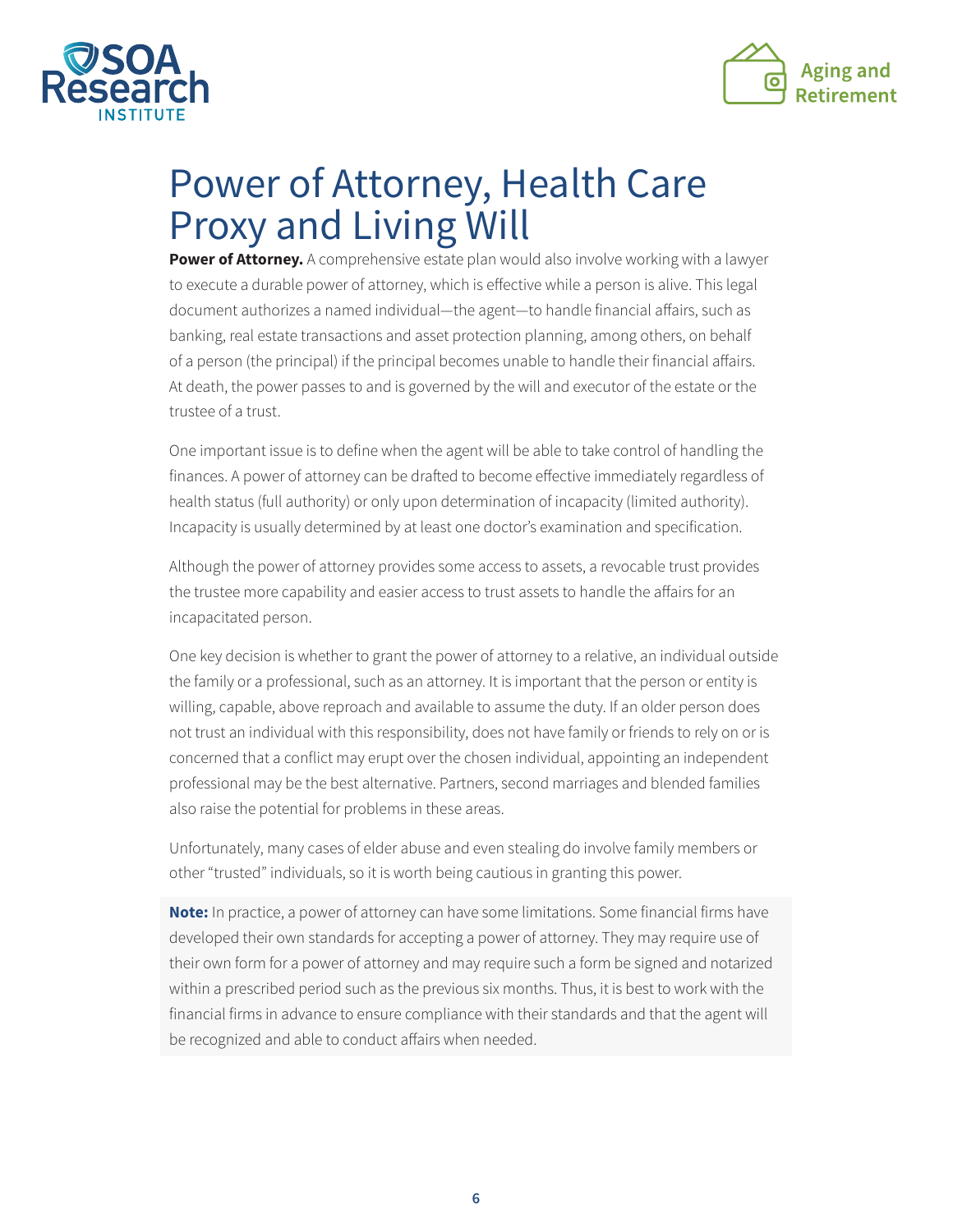



**Health Care Proxy.** Another important document is the health care proxy (also called a durable health care power of attorney), which is effective while a person is alive. The proxy may be a standard state-issued form that grants authority to an individual to make medical decisions for health care during a person's incapacity. Everyone over the age of 18 is advised to have a health care proxy.

The proxy may cover the extent to which the person wants use of extraordinary measures that prolong life and whether or not to allow organ donation. It may name specific medical procedures to use or not use when the person is unable to make decisions. It will also grant

#### **Health Care Proxy and Living Will**

Q: Who would need to have copies of the health care proxy and living will?

A: This is a personal decision, but the document is so important that experts generally recommend that several parties have copies on file, including

- Family members
- A trusted individual
- The family attorney
- The primary care physician
- The hospitals most often used.

authority to discuss medical care with hospitals, doctors and other medical providers.

Typically, the health care proxy form appoints a health care agent and an alternate health care agent to carry out the person's wishes. A health care agent must be able to be an advocate with health care providers and make medical decisions. Often these appointees are the spouse or partner, who is typically named the agent, and an adult child, grandchild or other trusted individual, typically named as the alternate.

**Note: HIPAA Release.** The Health Insurance Portability and Accountability Act (HIPAA) laws have caused health care providers to become very protective of personal medical information. Such protections may restrict the health care proxy agent from exercising their authority. Thus, the health care proxy must include a HIPAA release to avoid such barriers. HIPAA release forms are state-specific and so are completed for the residency state along with other states in which time is spent, such as at a vacation or second home.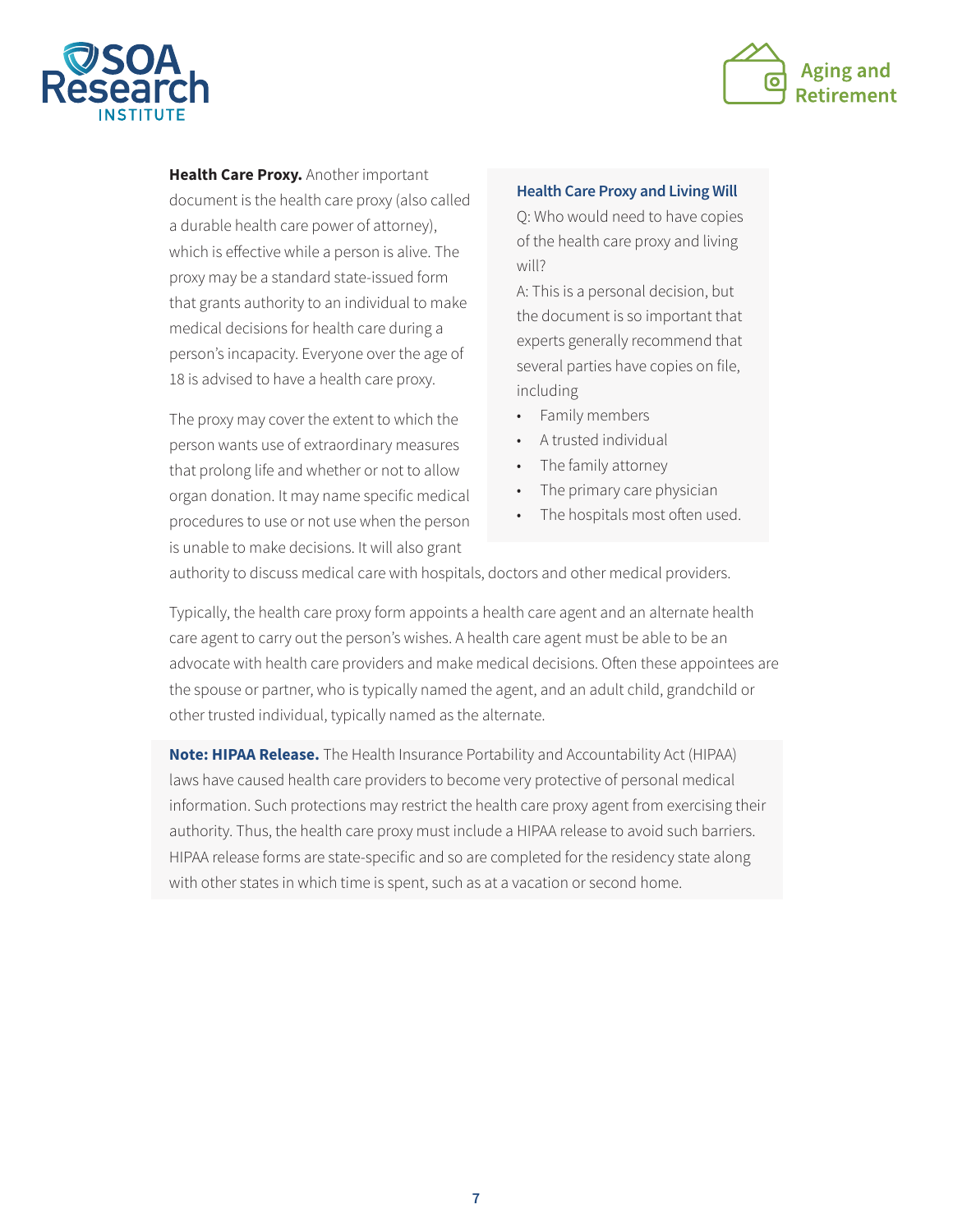



**Living Will.** A living will (also called an advanced health care directive) is a document effective while a person is near the end of their life and unable to make their own decisions. The document states the person's wishes for end-of-life care, such as pain management, and administration of life-saving procedures, such as resuscitation, medical ventilation and artificial nutrition.

State law governs living wills, so it is important to understand the specific laws of the individual's state. Some states do not officially recognize living wills, while others may use a living will as a reference but do not make medical decisions based on it alone.

Without a living will, if one becomes incapacitated and unable to make decisions, physicians will turn to the closest family members (spouse, partner or children) to make decisions. This can place a heavy burden on family members and may cause disagreements within the family.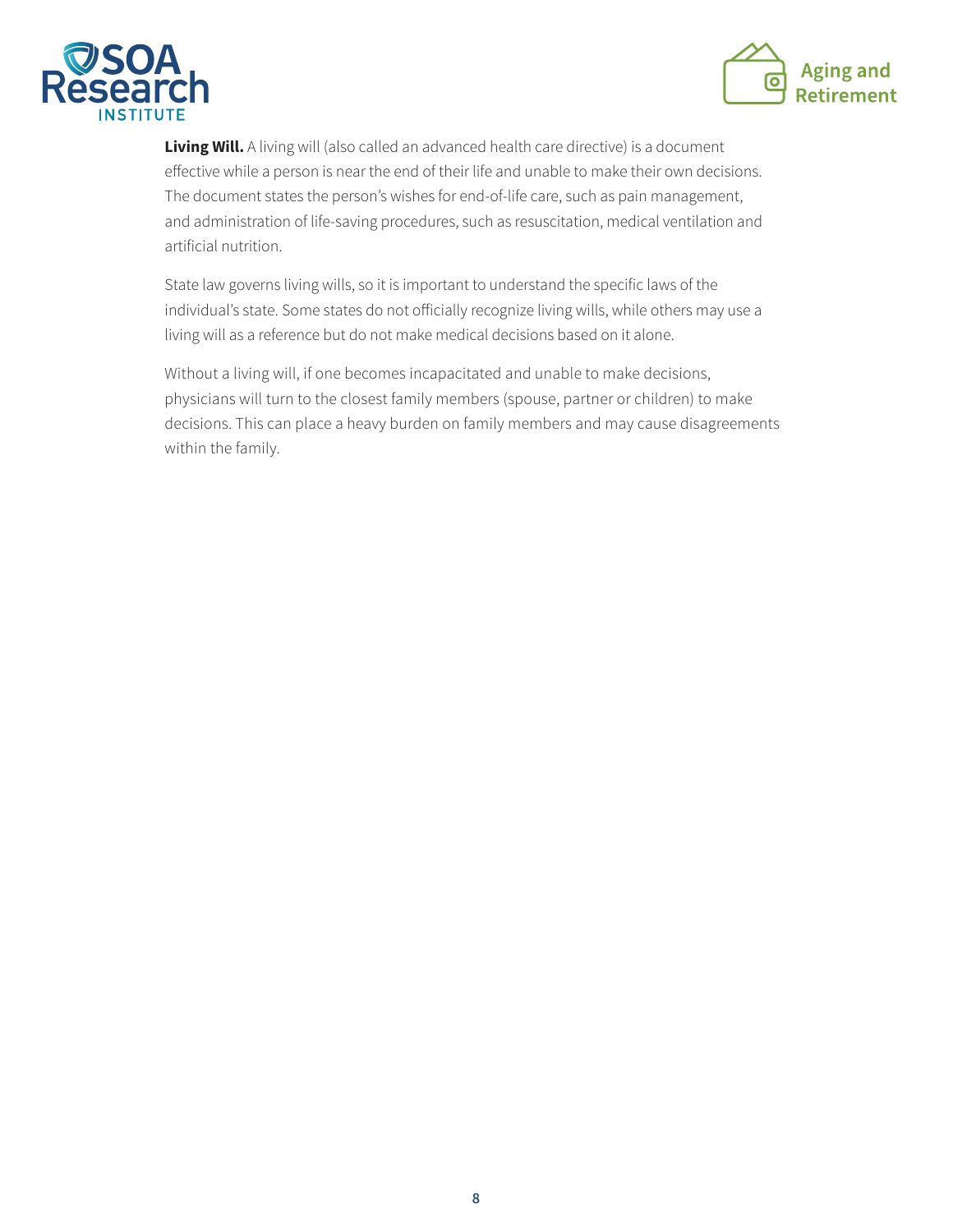



### Avoiding Probate

Probate assets are assets that individuals hold in their own names at the time of death. These assets pass to their heirs according to terms of a will, subject to court supervision.

The probate process often entails delays and costs, but some estate planning strategies can be used to mitigate those drawbacks by passing assets to heirs outside of probate. These strategies include joint ownership, beneficiary designations and transfer on death designations. (A revocable trust can also be used for this purpose.)

**Joint Ownership.** This refers to assets such as bank accounts jointly owned with another person. It is a common strategy for couples. The joint ownership makes it far easier for the surviving spouse or partner to make financial decisions following the death of a loved one.

Unless spouses or partners struggle with issues of trust, it is fairly typical for the two to own assets such as bank accounts, investment accounts and property on a joint basis, with the right of survivorship.

**Beneficiary Designations.** Many financial institutions allow the account owner to indicate (designate) the person or persons to whom to transfer the asset upon the owner's death. Individuals can make such beneficiary designations for retirement accounts such as 401(k), 403(b), IRA and Roth IRA plans and for annuities and life insurance policies.

When a beneficiary is specified, the assets will pass directly to the beneficiary outside of probate. In addition, a beneficiary designation is primary and takes precedence over any provisions in a will or trust.

Many individuals name primary and secondary beneficiaries so that if the first beneficiary dies before the account owner, there is no question about who the next beneficiary will be.

Important: Review beneficiary designations periodically or after major life events such as marriage, divorce, birth or adoption of children or the death of a named beneficiary. Most important is to be sure the designations continue to represent the account owner's wishes.

Naming beneficiaries is usually a straightforward process, but a few considerations must be kept in mind.

For example, a common designation might be "my spouse, if they survive me, and if not, equally to my children." A potential problem with this is that grandchildren, if they exist, could be left out of the inheritance if their parent predeceases their grandparent. Adding the legal term per stirpes to the designation can overcome this problem. *Per stirpes* essentially says that equal shares of the inheritance will pass to *branches* of the family.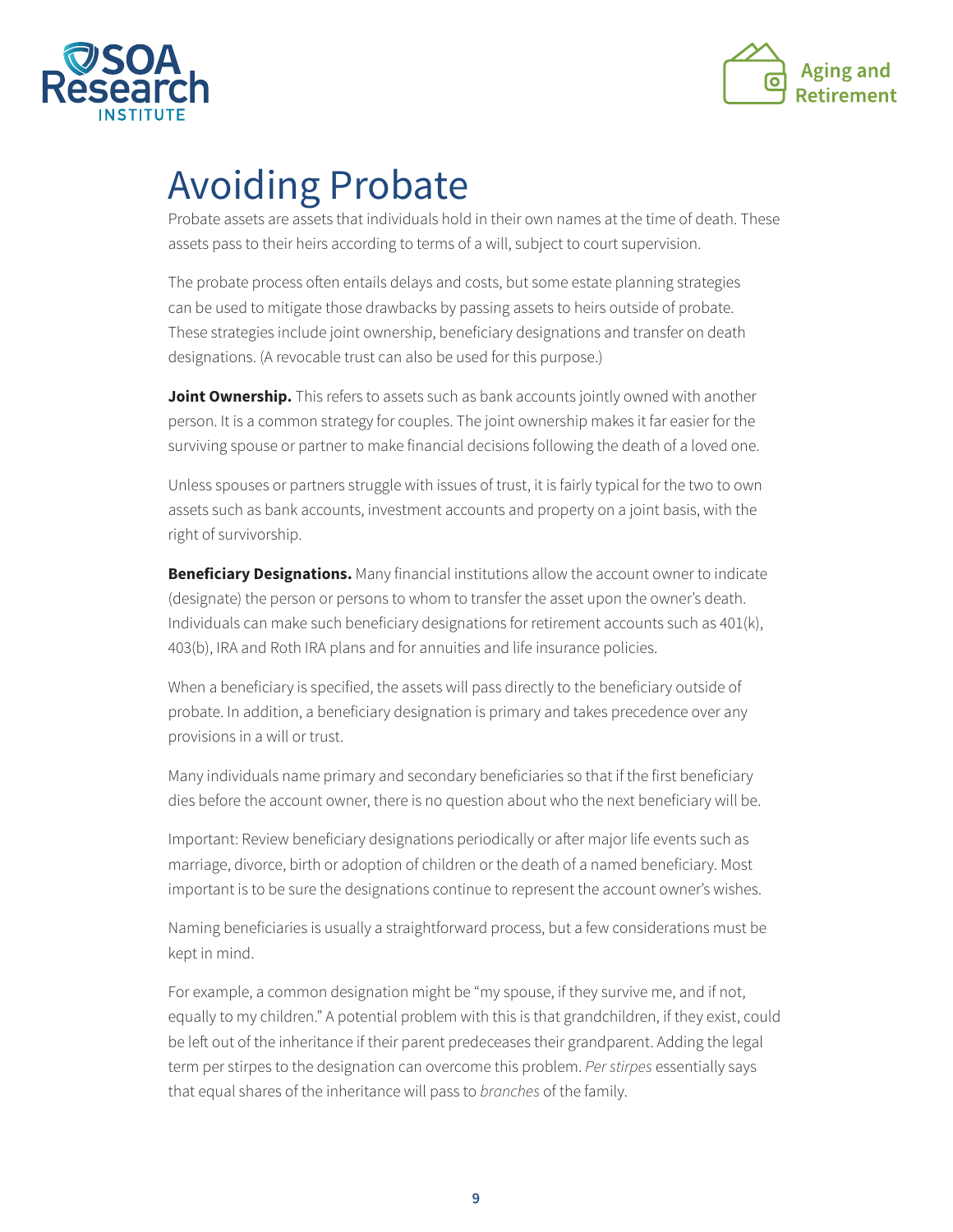



In situations involving nontraditional families, such as unmarried partners, blended families and stepchildren, documents must be clear to distinguish their intended rights and inheritance. Such situations are a topic to be discussed clearly when developing an estate plan.

If family members have special needs, it is wise to use caution before naming them as beneficiaries. If they receive an inheritance, it may cause them to lose government benefits.

**Transfer on Death.** For taxable accounts held at brokerage firms, the owner of the assets may want to have the brokerage set up a transfer on death (TOD) provision. Some bank accounts use TODs too. A TOD acts like a beneficiary designation, so the assets pass directly, outside of probate. This is particularly helpful if the owner has no spouse or partner to name as joint owner.

Many individuals want to consider their close friends and charities in their estate planning. Individuals may set up charitable trusts or charitable gift annuities to provide for specific causes. Be aware that the transfer of assets to charitable trusts or charitable gift annuities may be irrevocable, meaning the individual cannot withdraw donations if they change their mind or need extra cash.

Those individuals who want to make significant contributions can invest in charitable funds offered through investment companies. The account owner can take tax deductions at the time of donation and specify scheduled payouts from the fund.

Business ownership is another area for special consideration. The owner will want to plan carefully who will run the business upon the owner's death. Specialized life insurance may need to be factored into the transition, so that ownership will transfer with minimal disruption.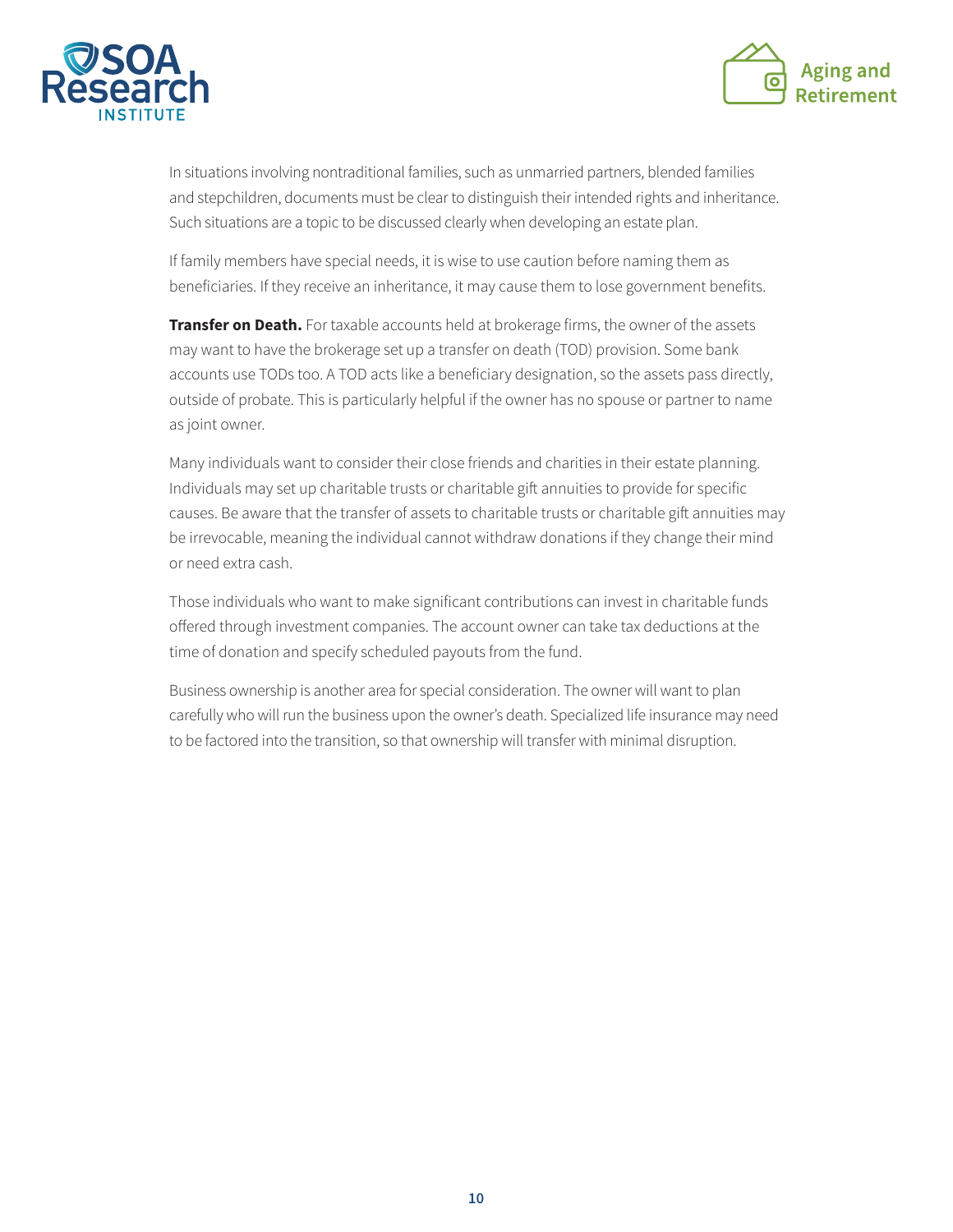



## Leaving Detailed Information

Standard estate planning documents do not cover all the information that survivors will need after the death of a loved one. Wills are usually quite general, covering disposition of major assets, but they typically do not mention smaller assets or family treasures and keepsakes.

It is wise to discuss one's wishes with family and friends well in advance. This allows time and space for all concerned to reach an agreement that all are comfortable with (if that is possible). Once the principals are incapacitated or deceased, it may be too late.

If controversy is likely to erupt over the disposition of such smaller assets, the individual may want to consider leaving a letter of instruction with the executor.

**Letter of Instruction.** A letter of instruction does not have the legal standing of a will. However, it is more flexible and can be changed easily. A goal of such letters is to provide needed clarification for families, especially when family members do not communicate well with each other or have differences in expectations. For some situations, individuals may want to seek the assistance of an attorney who can set up a legal document that clarifies an individual's wishes.

**Burial Instructions.** A written letter with burial instructions should be prepared and discussed with family and friends to ensure that desires concerning cremation, burial and services are understood and handled as the individual wishes. Some individuals pre-pay for their burial arrangements by purchasing a cemetery plot or niche or cremation services and include such agreements with the estate planning documents.

**Inventory of Assets.** It is prudent to leave a detailed inventory of all bank accounts, safe deposit boxes, investment accounts, retirement accounts and insurance policies. This is of utmost importance for couples in which one member handles most of the financial affairs.

Investment management is another important area. When one member of a couple handles most of the investments, consider establishing an investment management plan. Review this plan after the death of either spouse or partner to determine if the plan remains appropriate for the surviving spouse or partner and that they can handle the responsibility of the investments.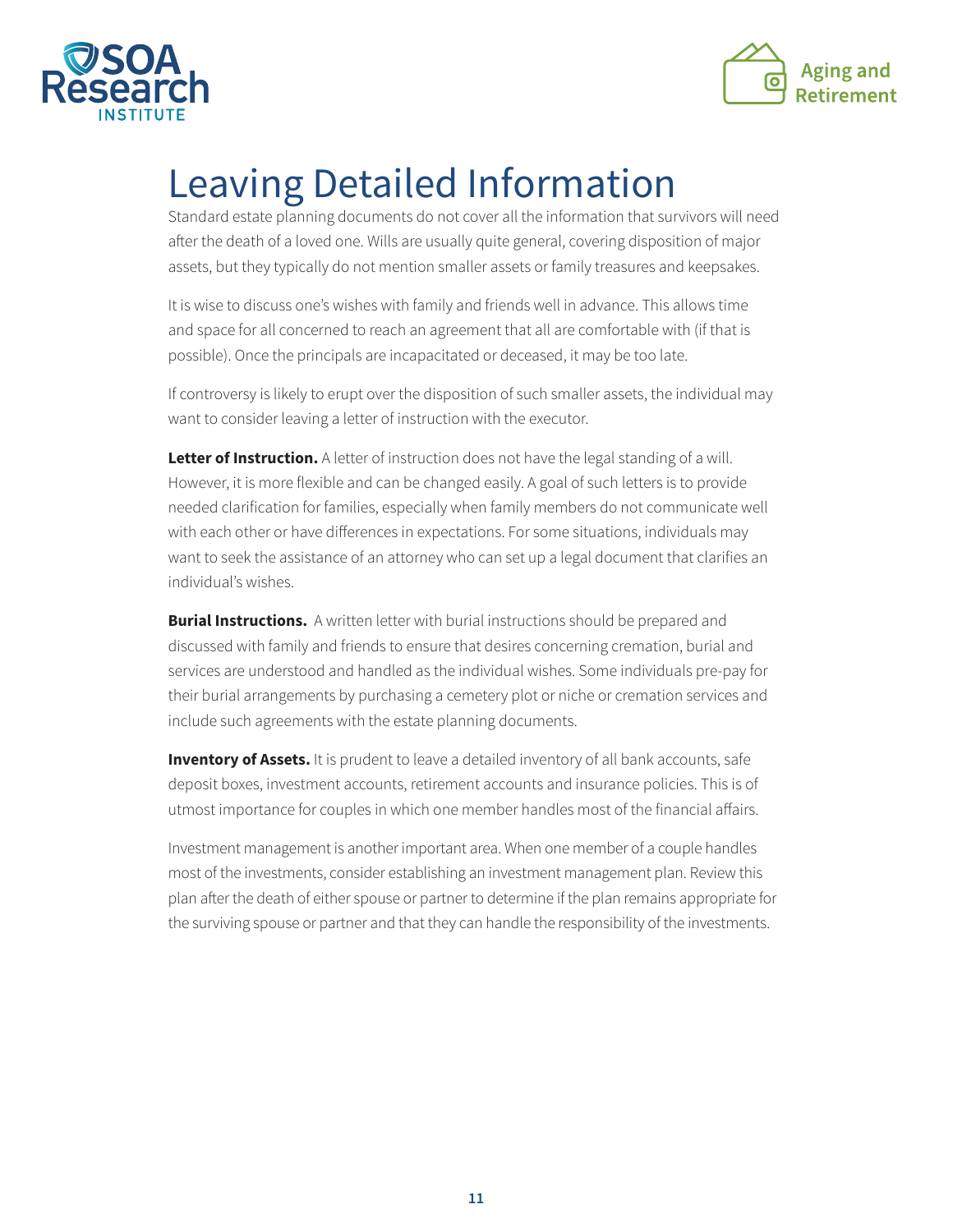



The investment plan will help a lesser-informed spouse or partner avoid becoming the target of unscrupulous individuals who pose as investment professionals and then raid the couple's accounts. It is prudent to set up financial relationships and services while both spouses or partners are still alive, so that the surviving spouse or partner has a trusted resource available when the other spouse or partner dies. Thus, it is important that both members of the couple are comfortable with the trusted resource.

**Digital Assets.** Finally, it is important to make arrangements for a trusted person to have access to computer passwords and other information needed for authentication and digital assets. These may be necessary for accessing accounts, closing electronic billing services and other actions. It is wise to keep lists and passwords in a secure place and somewhere other than on the computer at all times. When setting up an estate plan, individuals also need to decide who will have access to the digital assets and inform them about the location of this important information.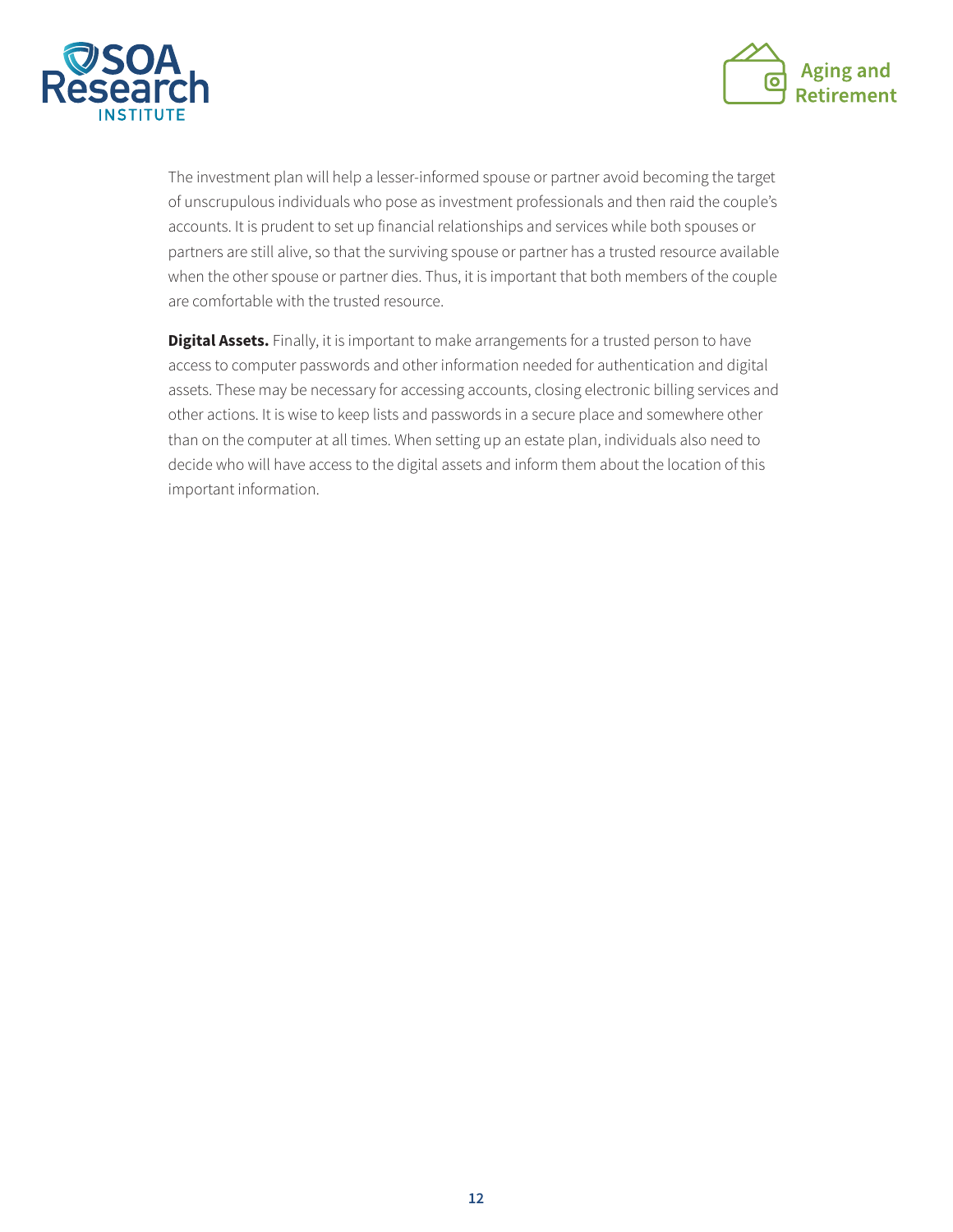



## Storing and Sharing Estate Planning Documents

Original signed estate planning documents need to be stored safely but also be available when they are needed. Many estate planning attorneys retain signed original documents, but be sure to ask how long they will be retained. Individuals will also be provided with signed original signed documents and are advised to store them in a waterproof and fire-safe container. Just be sure the successor trustee or executor has access to the signed original documents (such as giving them the combination to a safe or a key to a lock box).

Giving a copy of estate planning documents to a successor trustee or executor is always a good choice. Give those who will be responsible for executing the estate plan the opportunity to read carefully through everything that applies to them. It is important to deal with any needed clarifications upfront so there will be no misunderstandings later.

Families are often geographically dispersed. This can complicate management of an estate after death. It may help to at least provide family members with summary information about the estate plan. This will enable everyone to act immediately when death occurs, without having to make a long trip to locate documents or track down key financial advisors and institutions.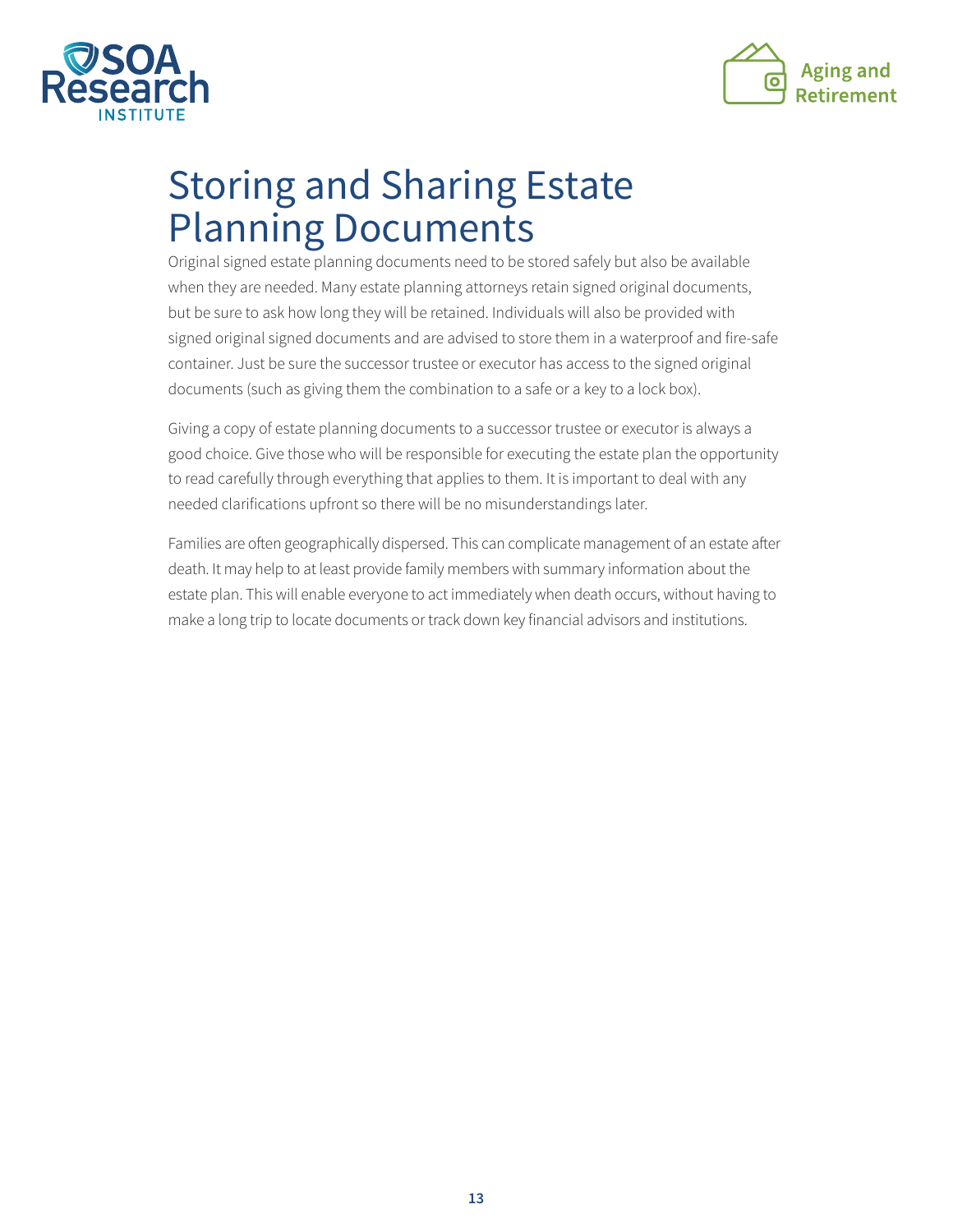



### In Summary

Regular reviews every few years or after major life events, changes in state residency or changes in legislation will be needed to keep the estate plan up-to-date. In the review, individuals should also consider arranging and simplifying financial affairs to provide for ease of transition in case of death or incapacity. The following is an example of a worksheet that could be used when conducting those reviews, as well as when organizing and communicating estate planning information. Some experts also suggest creating a list of things that need to be handled quickly after death—such as notifying Social Security, stopping health insurance premiums, changing pension recipients under the pension option elected or stopping pension checks altogether, and notifying the insurance company and local police department if a house will be empty for an extended period.

| Financial & Estate Information - Date ____                                                         |                                |                                                                                                                                                         |
|----------------------------------------------------------------------------------------------------|--------------------------------|---------------------------------------------------------------------------------------------------------------------------------------------------------|
|                                                                                                    | <b>Location of Information</b> | <b>Comments</b>                                                                                                                                         |
| Will, Revocable Trust,<br>Power of Attorney,<br><b>Health Care Proxy and</b><br><b>Living Will</b> |                                | Include contact information for<br>attorneys and executors and other<br>"who to notify" information                                                     |
| <b>Letters of Instruction</b><br>and Burial Documents                                              |                                | Include letters with instructions<br>for personal assets and burial<br>arrangements                                                                     |
| Assets and<br><b>Investments</b>                                                                   |                                | Include contact information for each<br>investment company and for advisors<br>and planners                                                             |
| <b>Credit and Loan</b><br><b>Information</b>                                                       |                                | Include account and contact<br>information for credit cards, mortgage<br>loans and other personal loans                                                 |
| <b>Monthly Income</b>                                                                              |                                | Include sources, records and contact<br>information                                                                                                     |
| <b>Monthly Outgo</b>                                                                               |                                | Include information on each of the<br>recurring bills and how they are paid                                                                             |
| <b>Income Taxes</b>                                                                                |                                | Include contact information for tax<br>preparer, if one is used, and keep a<br>separate file for seven years of federal<br>and state income tax records |
| <b>Home and Insurance</b>                                                                          |                                | Include ownership documents,<br>mortgage documents (and contact<br>information) and insurer information                                                 |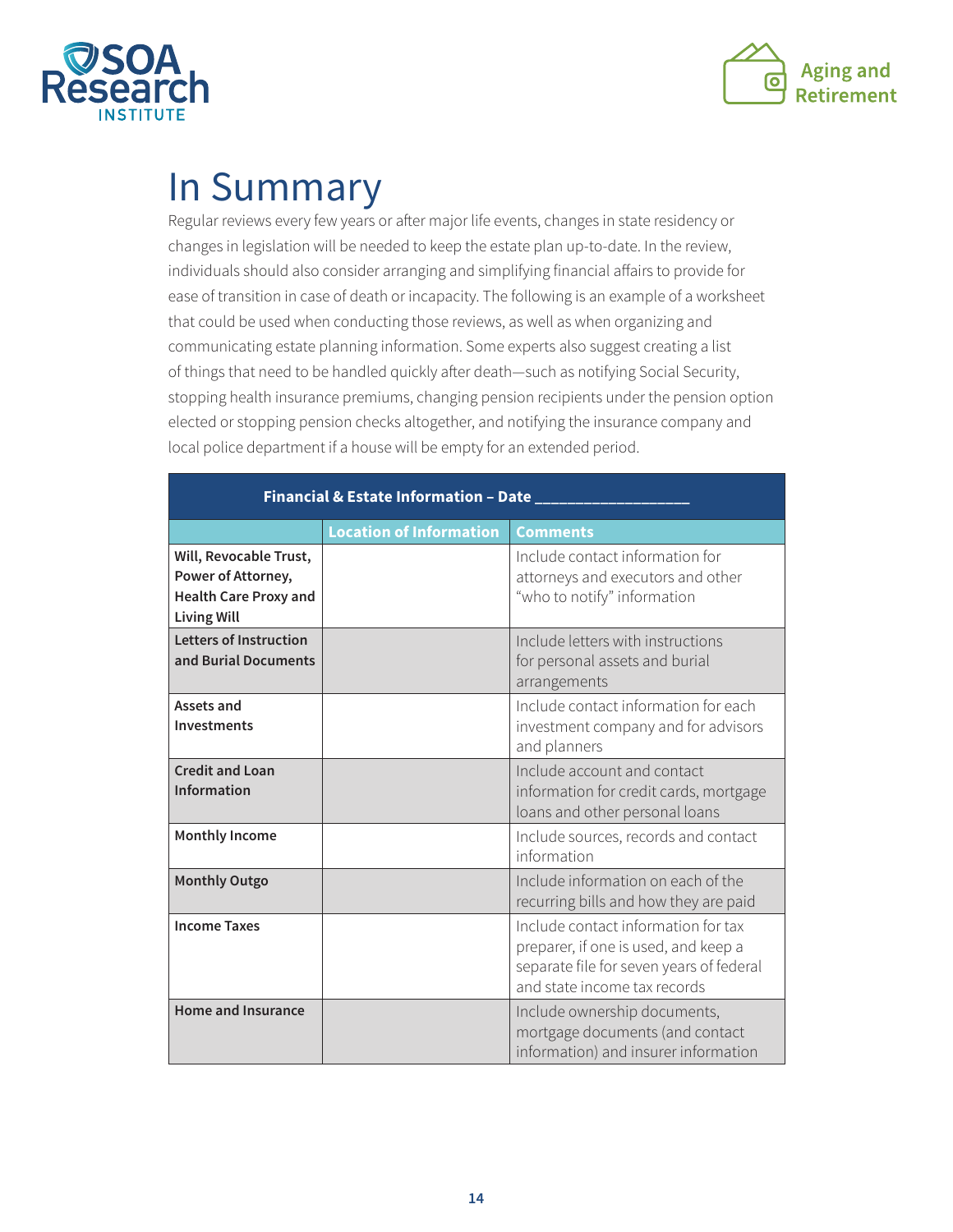



| <b>Cars and Insurance</b>                       | Include title information and<br>maintenance records for cars, boats<br>and other motorized recreational<br>equipment                                                                     |
|-------------------------------------------------|-------------------------------------------------------------------------------------------------------------------------------------------------------------------------------------------|
| Pensions and<br><b>Annuities</b>                | Include a summary for pension sources<br>and annuity policies: amounts, named<br>beneficiary and contact information                                                                      |
| <b>Survivor Benefits and</b><br>Life Insurance  | Include a summary for life insurance<br>policies or employer insurance<br>coverage: employer, insurer, policy<br>number, amount, named beneficiary<br>and contact information             |
| <b>Health Insurance and</b><br><b>Providers</b> | Include contact information and<br>membership number                                                                                                                                      |
| Personal<br>Identification                      | This includes documents such as<br>birth and marriage certificates, death<br>certificates for deceased spouse or<br>partner and children, passport, driver's<br>license and medical cards |
| <b>Safe Deposit Box and</b><br><b>Passwords</b> | Make sure executor knows the location<br>and has access and keys                                                                                                                          |
| <b>Digital Assets</b>                           | Include account information,<br>access codes, passwords and other<br>information needed for authentication                                                                                |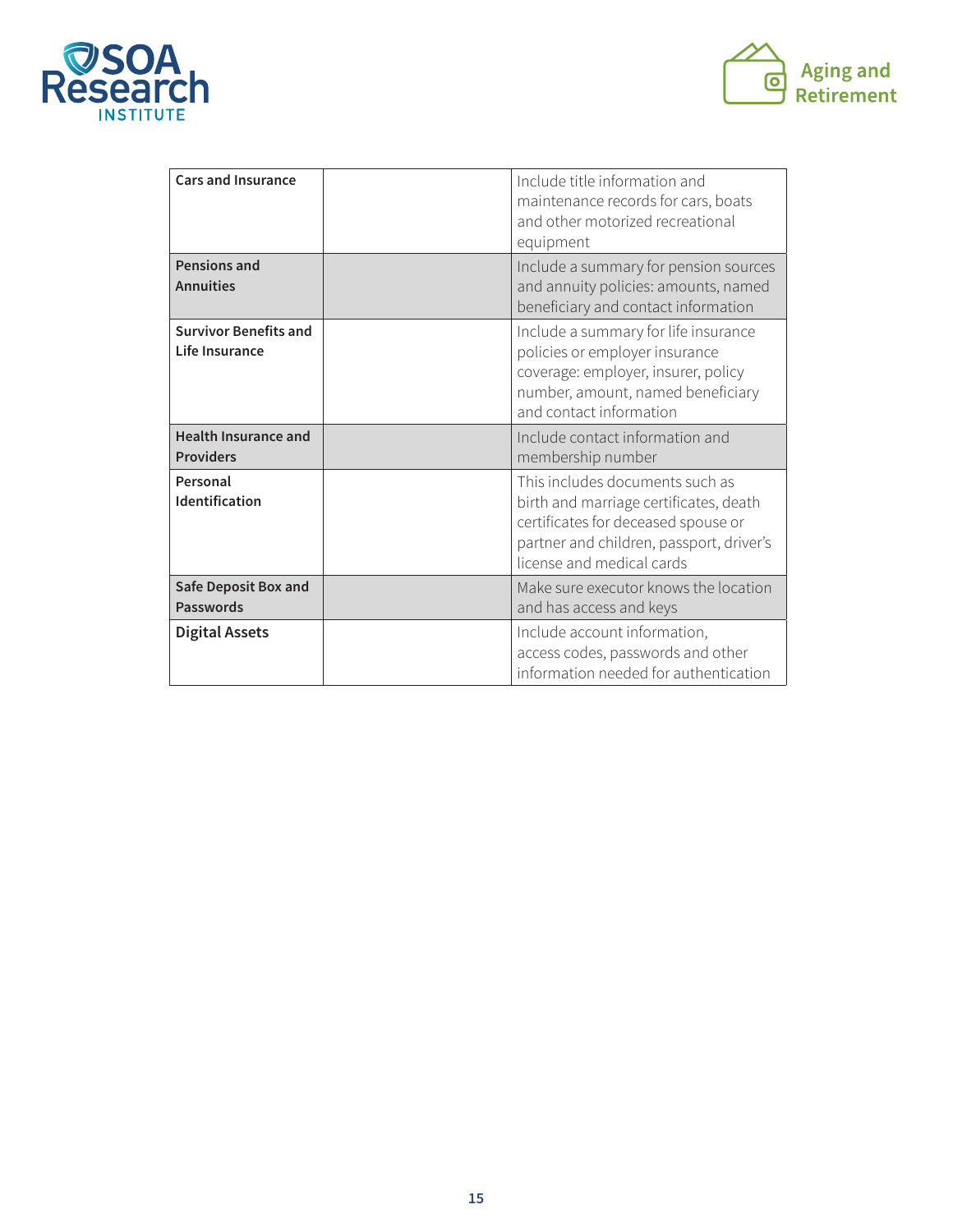



### References and Resources

• DeLiema, Marguerite, et al. Thinking ahead: Informing the design of a roadmap for keeping your money safe as you age, Society of Actuaries: *[https://www.soa.org/resources/](https://www.soa.org/resources/research-reports/2020/thinking-ahead/) [research-reports/2020/thinking-ahead/](https://www.soa.org/resources/research-reports/2020/thinking-ahead/)*

 A downloadable report summarizing the research phase of a multiphase project and a Conversation Guide to plan for changes in financial capacity and decision-making. Other reports such as Fact Sheets and Worksheets may be published in the future.

• Five Wishes: *<https://fivewishes.org/>*

 A tool that provides a way for individuals to think through how they want to die and have care decisions managed.

• Hogan, Paula. A guide to dealing with an estate planning attorney, American Association of Individual Investors: *[https://www.aaii.com/journal/article/a-guide-to-dealing-with-an](https://www.aaii.com/journal/article/a-guide-to-dealing-with-an-estate-planning-attorney)[estate-planning-attorney](https://www.aaii.com/journal/article/a-guide-to-dealing-with-an-estate-planning-attorney)*

 An article that provides details on the process of estate planning and associated ideas of how things work.

• Beyer, Gerry W. Web meets the will: Estate planning for digital assets. NAECP Journal of Estate & Tax Planning: *<https://www.naepcjournal.org/journal/issue20p.pdf>*

An article on digital assets and planning for them in estate planning.

• Rappaport, Anna. A conversation on dementia and cognitive decline. Society of Actuaries: *[https://www.soa.org/globalassets/assets/Files/resources/research-report/2018/](https://www.soa.org/globalassets/assets/Files/resources/research-report/2018/cognitive-conversation.pdf) [cognitive-conversation.pdf](https://www.soa.org/globalassets/assets/Files/resources/research-report/2018/cognitive-conversation.pdf)*

 A report that summarizes key points made during an online discussion through the SOA's Aging & Retirement Strategic Research Program and issues related to dementia and cognitive decline.

• Compassion and Choices: *<https://compassionandchoices.org>*

 A nonprofit organization that has developed a website offering information about end-oflife choices.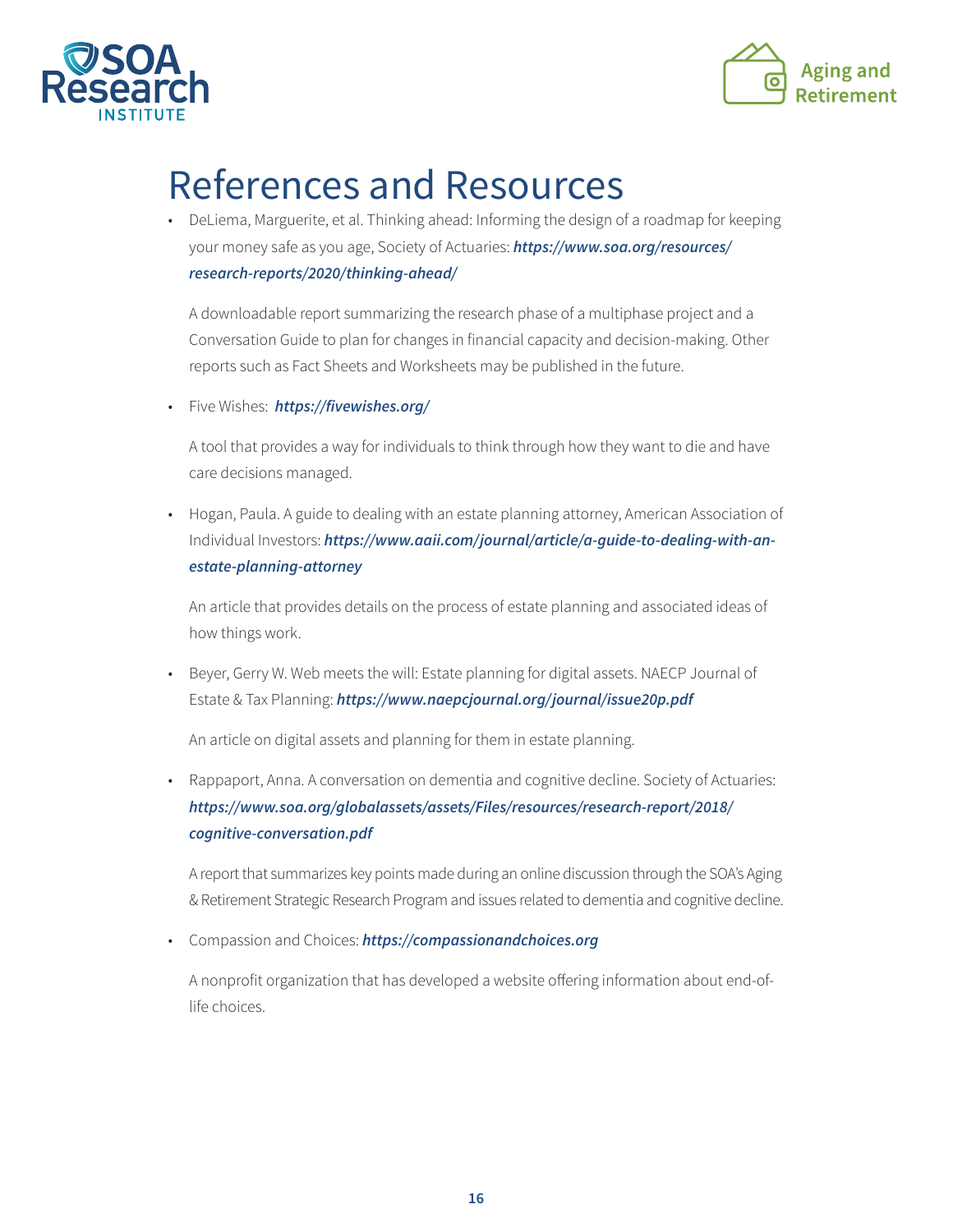



• My end-of-life decisions: An advance planning guide and toolkit. Compassion and Choices: *[https://compassionandchoices.org/resource/my-end-of-life-decisions-an](https://compassionandchoices.org/resource/my-end-of-life-decisions-an-advance-planning-guide-and-toolkit/)[advance-planning-guide-and-toolkit/](https://compassionandchoices.org/resource/my-end-of-life-decisions-an-advance-planning-guide-and-toolkit/)*

 Among other things, this guide, which may be downloaded, includes a section, Who Will Speak for Me: Choosing Your Representative, on choosing a representative to make health care decisions.

• *Managing someone else's money,* Consumer Finance Protection Bureau (CFPB): *[https://](https://www.consumerfinance.gov/consumer-tools/managing-someone-elses-money/) [www.consumerfinance.gov/consumer-tools/managing-someone-elses-money/](https://www.consumerfinance.gov/consumer-tools/managing-someone-elses-money/)*

An online guide to managing other people's finances.

• Find legal help, American Bar Association: *[https://www.americanbar.org/groups/legal\\_](https://www.americanbar.org/groups/legal_services/flh-home/) [services/flh-home/](https://www.americanbar.org/groups/legal_services/flh-home/)*

 A resource for finding an attorney, including free legal services that are available for those with financial constraints.

• MyMoney resources—Life events, *MyMoney.gov: [https://www.mymoney.gov/life](https://www.mymoney.gov/life-events?filter=63126-)[events?filter=63126—](https://www.mymoney.gov/life-events?filter=63126-)*

 A website about financial issues that brings together information from federal government sources, including information for the death of a family member.

• Verheyen, Tony. In Our Reach—*How Resourceful Employees Build and Preserve Wealth at Work* (Elk Grove, WI: Richfield Companies, 2021).

A book that provides a simple framework for building a financial life with practical steps leading to improvements and success. Chapter 19, "Making Things Right," discusses how one can leave a positive and lasting legacy.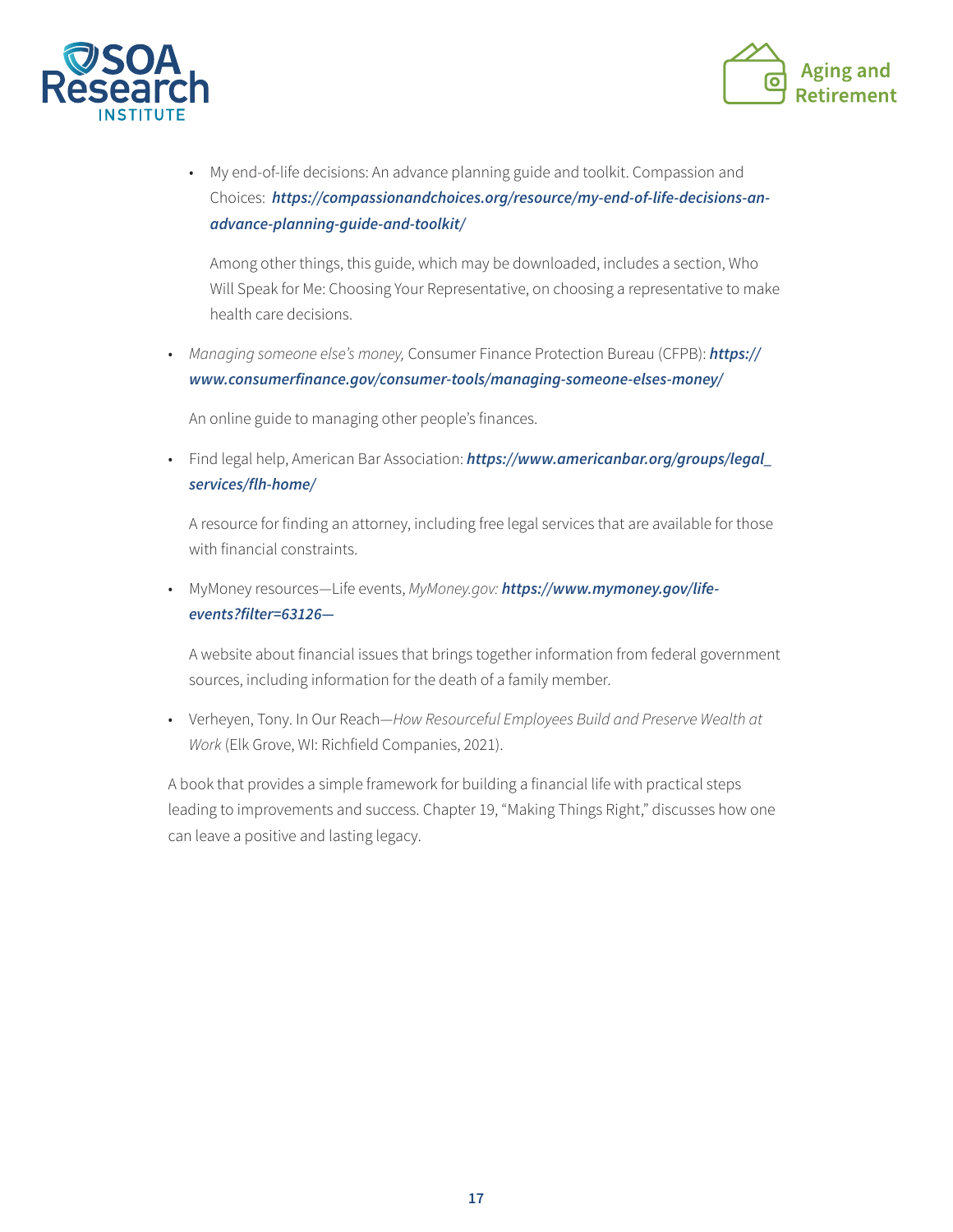### About The Society of Actuaries Research Institute

Serving as the research arm of the Society of Actuaries (SOA), the SOA Research Institute provides objective, datadriven research bringing together tried and true practices and future-focused approaches to address societal challenges and your business needs. The Institute provides trusted knowledge, extensive experience and new technologies to help effectively identify, predict and manage risks.

Representing the thousands of actuaries who help conduct critical research, the SOA Research Institute provides clarity and solutions on risks and societal challenges. The Institute actuaries, academics, employers, the insurance industry, regulators, research partners, foundations and research institutions, sponsors and non-governmental organizations, building an effective network which provides support, knowledge and expertise regarding the management of risk to benefit the industry and the public.

Managed by experienced actuaries and research experts from a broad range of industries, the SOA Research Institute creates, funds, develops and distributes research to elevate actuaries as leaders in measuring and managing risk. These efforts include studies, essay collections, webcasts, research papers, survey reports, and original research on topics impacting society.

Harnessing its peer-reviewed research, leading-edge technologies, new data tools and innovative practices, the Institute seeks to understand the underlying causes of risk and the possible outcomes. The Institute develops objective research spanning a variety of topics with its strategic research programs: aging and retirement; actuarial innovation and technology; mortality and longevity; diversity, equity and inclusion; health care cost trends; and catastrophe and climate risk. The Institute has a large volume of topical research available, including an expanding collection of international and market-specific research, experience studies, models and timely research.

Caveat and Disclaimer

The opinions expressed and conclusions reached by the authors are their own and do not represent any official position or opinion of the Society of Actuaries Research Institute, Society of Actuaries, or its members. The Society of Actuaries Research Institute makes no representation or warranty to the accuracy of the information.

This Decision Brief is not intended to provide advice for specific individual situations and should not be construed as doing so. It is an information tool for general guidance. Individuals needing advice should seek the services of a qualified professional. Keep in mind that the tax code can change, the taxation of products and strategies vary, and individual tax needs and issues are unique. Consideration of tax issues is beyond the scope ofthis work.

Copyright © 2021 by the Society of Actuaries Research Institute. All rights reserved.